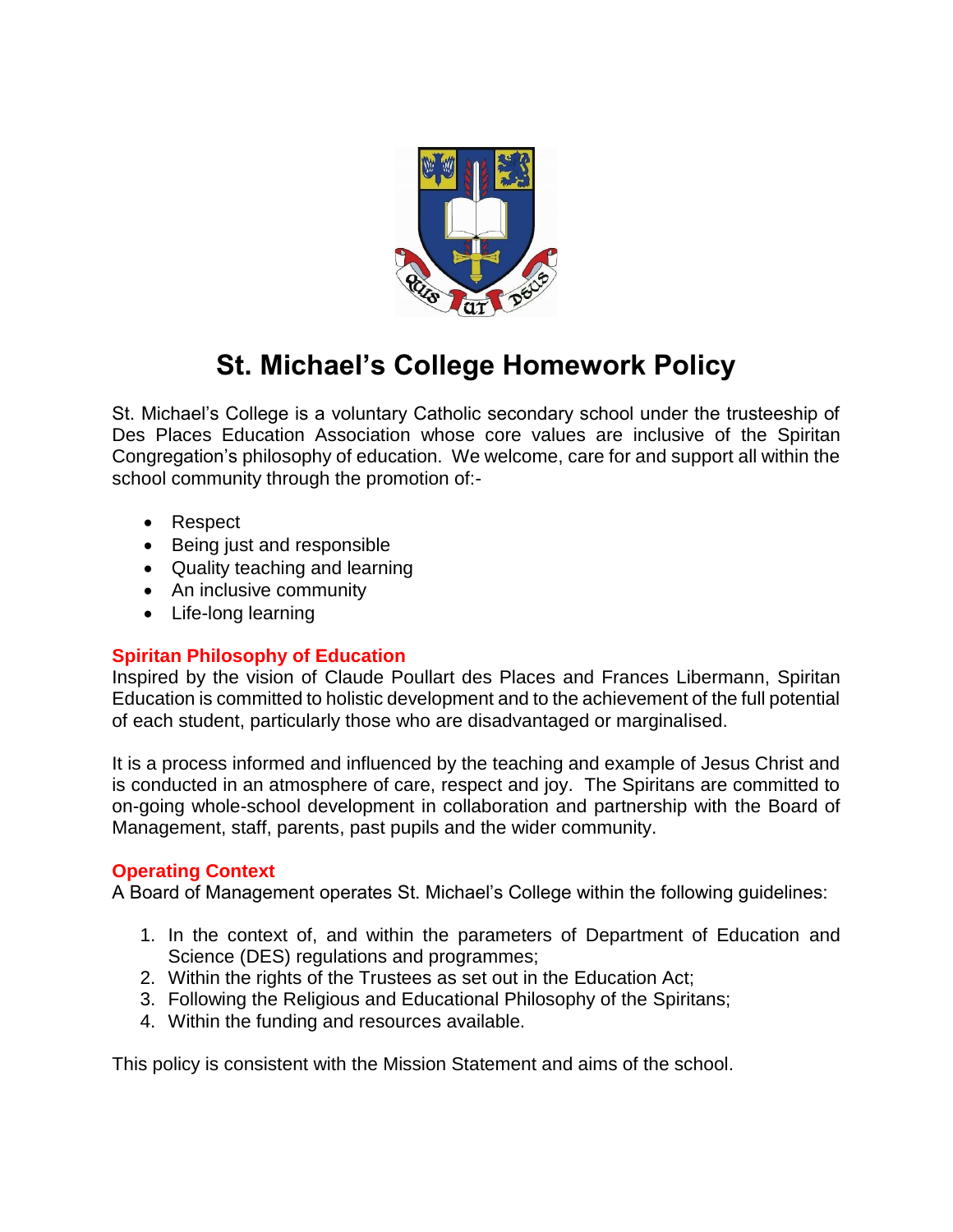Generally homework is the carrying out of work assigned by the class teacher outside of school hours at home privately or at supervised study after school. Homework includes ongoing and regular revision of course work.

### **Rationale**

In St. Michael's College homework is seen as an essential part of the teaching and learning process and as such is a vital support to work done with pupils in the classroom. The setting and regular marking of homework will enhance pupils' academic achievement. Thus the subject teachers in this school plan and design the work to be done at home as an integral part of the topic being taught in the classroom.

## **Goals**

The purpose of homework is to enable the student to develop the necessary and important skills required for examinations and to be thoroughly familiar with the course content of various subjects.

Homework amplifies and reinforces the work covered by the teacher in class and confirms the student's ease or difficulty with a particular aspect of the course. Revision done on a continuous basis reduces exam stress and keeps the student up to date with his work.

## **Other Goals**

- To ensure consistent approaches to the setting and reviewing of homework.
- To help teachers to diagnose the strengths and weaknesses of particular students and to indicate where improvements could be made.
- To assess / evaluate and record progress of students.
- To encourage students to work independently, to organise and make proper use of their time and to develop good study habits.
- To revise and reinforce work done in class.
- To enhance student achievements.
- To give students the opportunity, on occasions to carry out research on their own.
- To encourage parents to take an interest in and share responsibility for their child's work and progress.

# **Roles and Responsibilities**

#### **Board of Management:**

- To ensure policy is drawn up, developed and evaluated from time to time.
- To approve policy and support its implementation.
- To receive reports on implementation.

#### **Principal, Deputy Principal and Senior Management:**

- To support and monitor the implementation of policy.
- To support the development of students study skills.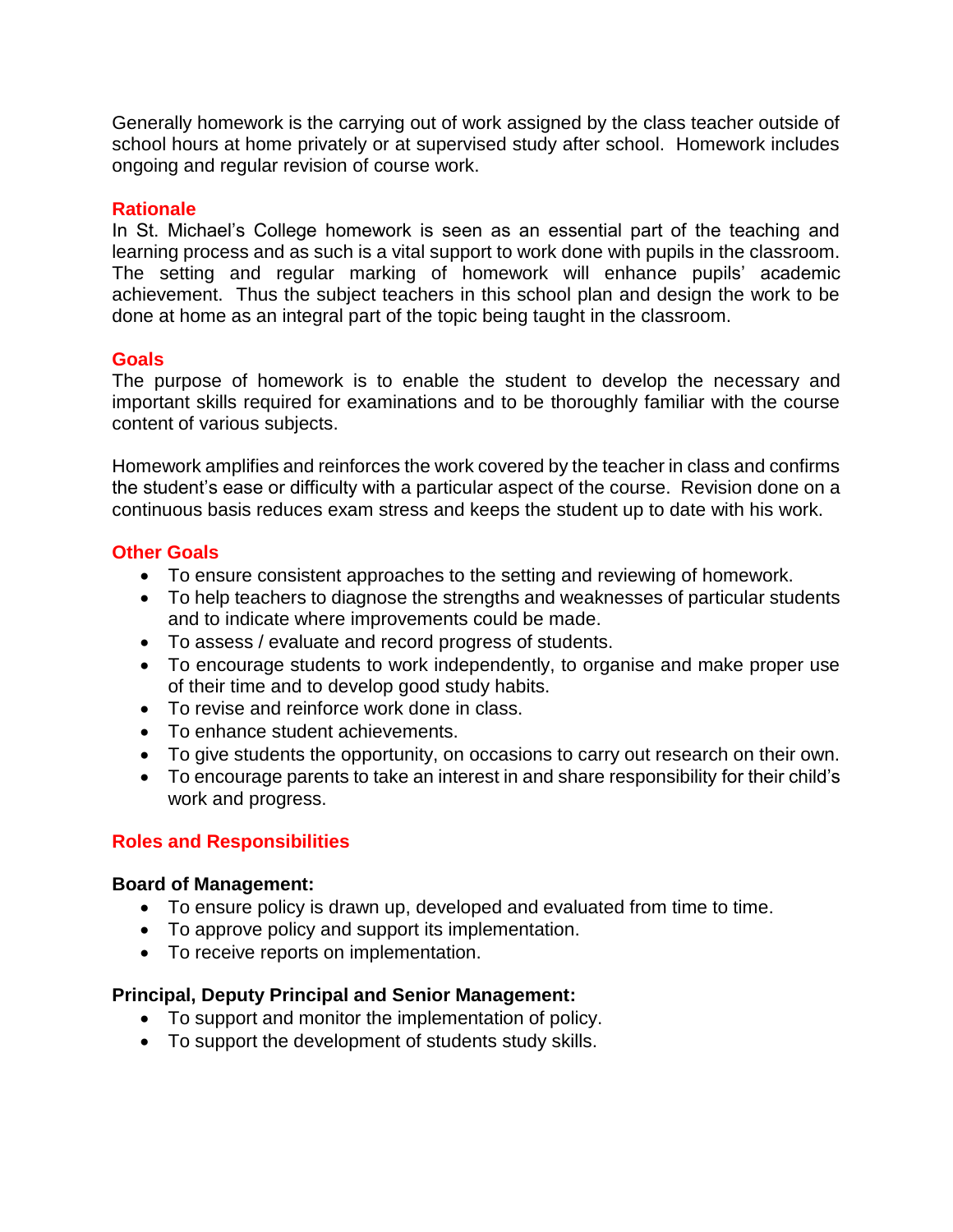## **Staff:**

Teachers see the importance of meaningful and appropriate homework. Student achievement rises significantly when teachers regularly give homework and students conscientiously do it.

- To develop and implement policy, assign, review regular homework, provide feedback to students and record homework set.
- Lay out expectations.
- Make homework clear.
- Encourage and teach good study habits.
- Provide constructive feedback.
- Give praise and motivate.
- Give help as needed.
- Communicate with parents.
- Show respect for students.

## **Parents/Guardians:**

Parents have an important supervisory role in ensuring that homework is carried out regularly, carefully and without distraction. They should:

- Provide necessary support, encouragement for completion of homework.
- Check homework journals, if applicable.
- Provide suitable conditions for homework.
- See that adequate time is spent on homework and that homework is completed.
- Contact school if there are difficulties with homework.

#### **Students:**

It is recommended that each student have a homework diary in class at all times. All homework assignments should be recorded at the end of each class and entered into the diary. The school diary is seen as a schoolbook and not a personal diary.

- Responsibility lies with students to do homework, present it properly and cooperate with the teacher.
- Students are required to complete projects carefully and on time.
- Junior students should devote at least two hours and senior students at least three hours daily to homework.
- Transition Year students are expected to adhere to deadlines set for work.

#### **Special Needs**

In setting homework for students with special needs teachers are encouraged to balance the right of students to share fully in the work of the class, including homework tasks, with their individual learning needs. These needs may include consolidation and reinforcement of specific skills. For some students, the continuing involvement of parents/ guardians is very valuable. Subject teachers will collaborate where possible with